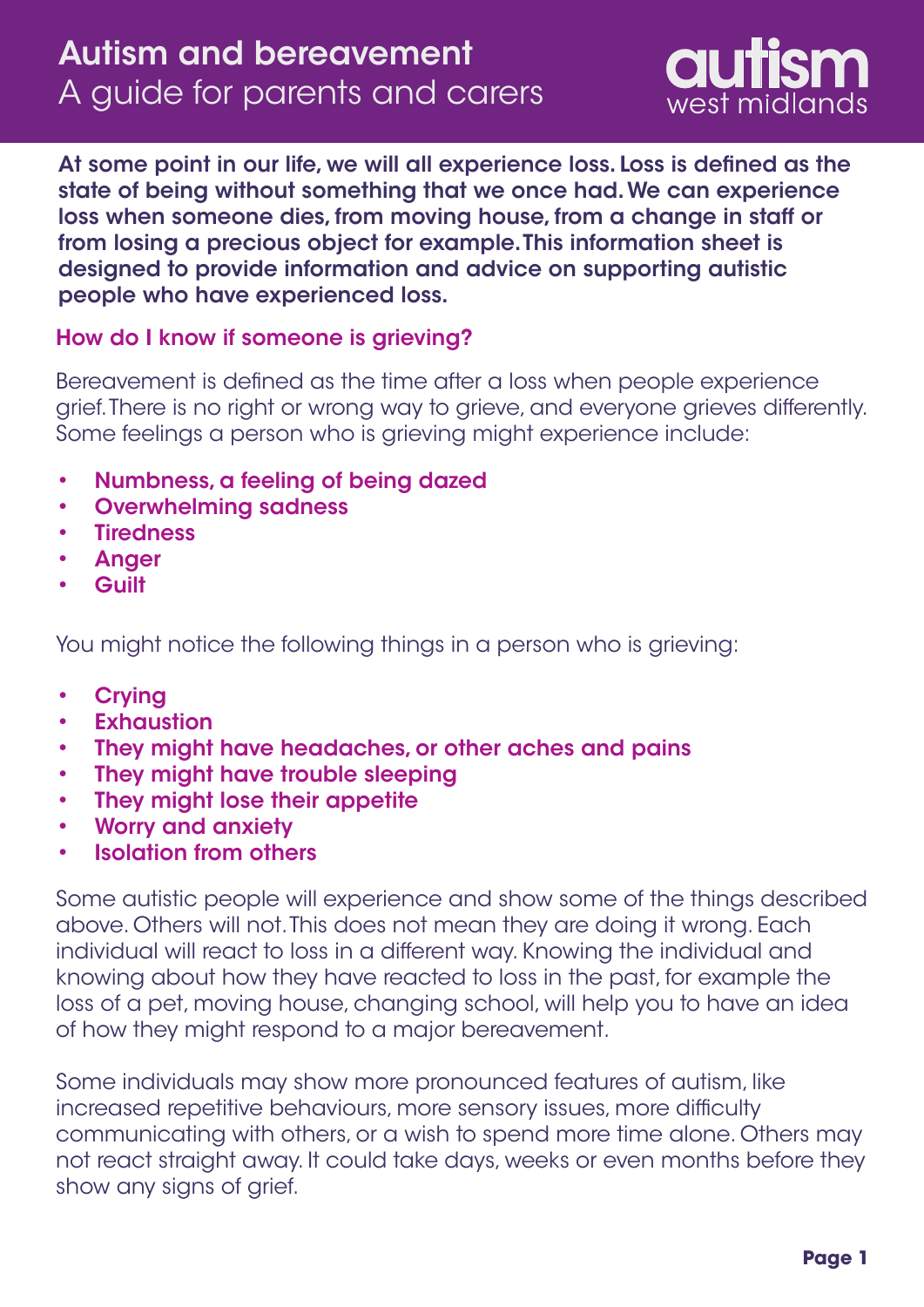

## How do I support an autistic person who is grieving?

- Use simple and direct language. •
- Tell the truth, do not give unnecessary detail. Do not use imagery to explain death. •
- Respect the beliefs of the individual and their family. •
- Do not expect a response (crying, sadness, aggression). Do not tell them how they should respond. Instead, observe their response and work with them. •
- Validate their way of grieving let them know that it's ok to respond differently to others. •
- Answer all questions honestly. It's OK to answer "I don't know". The individual may ask the same questions over and over again, and you should reply each time. Repeating the same question may be the person's way of processing the idea or dealing with the anxiety related to the change. They may also be looking for comfort from a predictable answer to a question. •
- Be careful with concepts like: Heaven – a person may want to visit Pain – if you say the person is no longer in pain, and the autistic individual is currently experiencing pain, they may see death as a way of getting rid of the pain. •
- Listen to the individual, anticipate their needs, ask them how they feel, be reassuring. It may help to explain the grieving process, without being suggestive. Bear in mind that the individual may not be able to explain how they feel or what they need. Knowing the individual well is crucial to supporting them in a time of bereavement. •
- Make sure they have somewhere quiet to go if they need it. •
- Some individuals may not know how to react. They might ask you how sad they should feel and whether they should cry. Some responses might be seen as inappropriate (like giggling at a funeral) but should be seen as the individual's way of coping with the situation. •
- Be aware that unusual behaviour could still be due to things like pain and illness. Grief can also cause physical symptoms which should not be ignored. •
- Support the individual take care of their physical body (diet, exercise, sleep). •
- Encourage them to spend time on their special interests. •